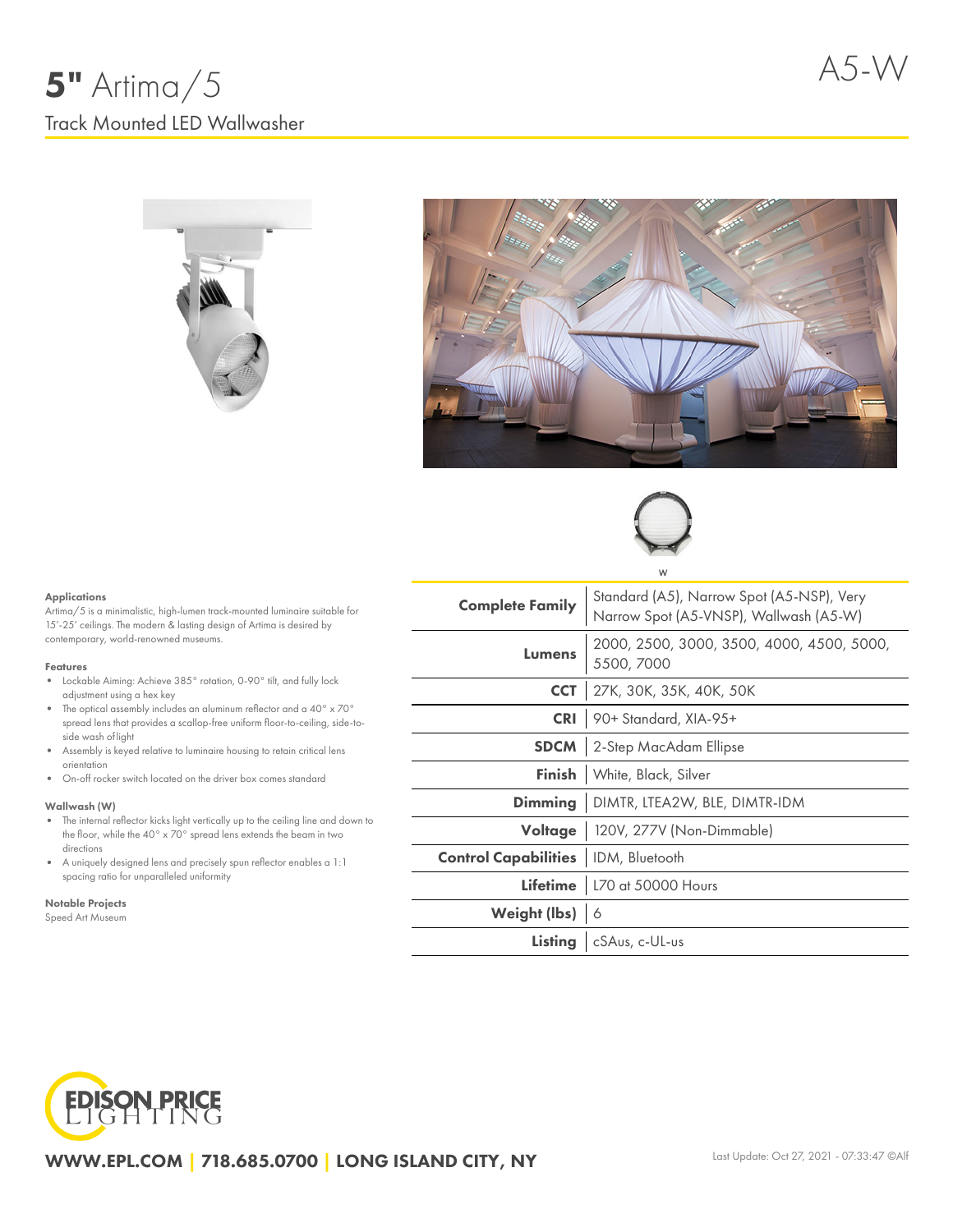# $5"$  Artima $/5$

## Track Mounted LED Wallwasher

| EXAMPLE: A5-W-2000L-27K-90-DIMTR-120V-WH |              |                               |            |                        |                |        |                            |  |
|------------------------------------------|--------------|-------------------------------|------------|------------------------|----------------|--------|----------------------------|--|
|                                          |              |                               |            |                        |                |        |                            |  |
| Series Lumens                            |              | <b>CCT</b>                    | <b>CRI</b> | Driver                 | Voltage        | Finish | <b>Optical Accessories</b> |  |
| A5-W 2000L                               |              | 27K                           | $90+$      | <b>DIMTR</b>           | <b>120V</b>    | WH     | $\blacksquare$             |  |
|                                          | <b>2500L</b> | 30K                           | XIA-95+    | LTEA2W                 | <b>277V</b>    | BK     | <b>OA-A5-W-SL40X70</b>     |  |
|                                          | 3000L        | 35K                           |            | <b>NON-DIM</b>         | (Non-Dim Only) | SΙ     | OA-A5-W-LRS67              |  |
|                                          | 3500L        | 40K                           |            | <b>BLE</b>             |                |        | OA-A5-W-LRS50              |  |
|                                          | 4000L        | <b>50K</b>                    |            | <b>DIMTR-IDM</b>       |                |        |                            |  |
|                                          | 4500L        | (50K Is Not                   |            | (Integral Rotary       |                |        |                            |  |
|                                          | 5000L        | Compatible<br>with $XIA-95+1$ |            | <b>Dimming Module)</b> |                |        |                            |  |
|                                          | 5500L        |                               |            |                        |                |        |                            |  |
|                                          | <b>7000L</b> |                               |            |                        |                |        |                            |  |

### Note: All extra optical accessories, aperture assemblies, and optics can be ordered separately. Check EPL [Website](https://www.epl.com/) for ordering nomenclature.

#### Interchangeable Optical Accessories

Assembly accepts up to 1 optical accessory to effortlessly alter the visual effect in the field.

#### Track Adaptor – Fully Concealed, Durable Locking

- Stainless steel clips lock fixture into our specially designed track systems. Two 'click' sounds indicate the fixture is secured into the track system
- Clips bite into aluminum, giving extremely durable ground connection
- Edison Price Lighting track systems are designed to completely conceal the adaptor for a clean profile
- Adaptors are shipped standard with all track fixtures. A Eutrac track adaptor can be used for mounting to Eutrac; 0-10V and DALI compatibility available. Contact factory for details

#### Seamless Installation

Fixtures may be configured to mount to any Edison Price Lighting recessed, suspended, surface-mounted track systems: [Sightline,](https://epl.com/sightline/) [Highline](https://epl.com/highline/), [Upline](https://epl.com/upline/), [Autobus,](https://epl.com/autobus/) [Eutrac,](https://eutrac.de/product/2surface-track-bus/?lang=en) and [Unicep.](https://epl.com/unicep/)

#### Anodized Construction

Heatsink is fabricated from extruded aluminum then undergoes a meticulous anodization process for a permanent and beautiful finish – increasing corrosion and heat resistance for long-lasting durability.

#### Carefully Applied, Low-VOC Finish

All Edison Price Lighting track fixtures are painted standard with low-VOC water-based paint – diminishing the release of toxic fumes – enhancing air quality and occupant health (unlike solvent-based paint).

#### Optical Accessories

- OA-A5-W-SL40X70 (40° x 70° Spread Lens) Delivers a rectangular beam recommended for illuminating wider artwork
- OA-A5-W-LRS67 (67% Light Reduction Screen) Reduces light by 67%, emitting 33% of total light; alternative to dimming OA-A5-W-LRS50 (50% Light Reduction Screen) - Reduces
- light by 50%, emitting 50% of total light; alternative to dimming OA-A5-W-DBL (Daylight Blue) - Simulates daylight; ideal for museums, residential, & commercial
- OA-A5-W-PK (Surprise Pink) Complements skin tones; perfect for hospitality applications
- OA-A5-W-AMB Amber Color Filter
- OA-A5-W-BL Blue Color Filter
- OA-A5-W-GR Green Color Filter
- OA-A5-W-RD Red Color Filter
- OA-A5-W-RAL (Rosco Custom Color) Consult factory for a brilliant Rosco filter in any color. Click [here](https://us.rosco.com/en/products/catalog/roscolux) to see more information on color filters selection

#### XIA-95+ (Xicato)

- XTM Artist Series, XIM Integral Bluetooth Module (BLE + LED), or XOB (COB array light source in as small as 4.5mm form and up to 8300 lumens)
- Best color-matching: within 1 x 2 MacAdam Ellipse
- Up to 95+ CIE CRI Module varies by product family and fixture function.

#### BLE Xicato XID Intelligent Drivers

Powered by Xicato XID (Intelligent Drivers), constant-current drivers that enable Bluetooth controls.

Dimmable down to 0.1%

- Meets IEEE 1789 recommendations for flicker
- Group or individual remote control via a slide switch
- Bluetooth and IDM can be specified in the same fixture, to allow switching between the two options

#### IDM (Integral Dimming Module) Option

- 120V track only; dim down to 10% using an integral rotary dimmer on the driver case
- Spring-loaded dimmer control shaft can be depressed flush with the driver case to enforce dimmer setting. 'Clock face' markings register dimmer setting

#### Driver

120/277V 50/60Hz; Flicker-free 1% dimming standard; THD < 20%; power factor >.09. Thermally protected. On/off rocker switch is mounted on the exterior of the driver box; included standard for 120V

#### Dimming & Driver Information

[DIMTR](http://epl.com/media/driver/dimtr.pdf) - Triac, incandescent, and electronic low voltage (ELV) dimming down to 5% in 120V only [LTEA2W](http://epl.com/media/driver/ltea2w.pdf) - Hi-lume 1% 2-Wire 120V Forward-Phase Control [NON-DIM](http://epl.com/media/driver/non-dim.pdf) - 120 or 277V Non-Dimming Control

[BLE](http://epl.com/media/driver/ble.pdf) - Xicato XIM Bluetooth Integral Module/Xicato XID Intelligent Driver (Consult Factory For Info) [DIMTR-IDM](http://epl.com/media/driver/dimtr-idm.pdf) - Integral Rotary Dimming Module

#### **Warranty**

Five-year warranty not including providing extraordinary means of access, such as scaffolding or lifts, to service our products.

#### Listings

- cSAus
- c-UL-us

**EDISON PRICE**